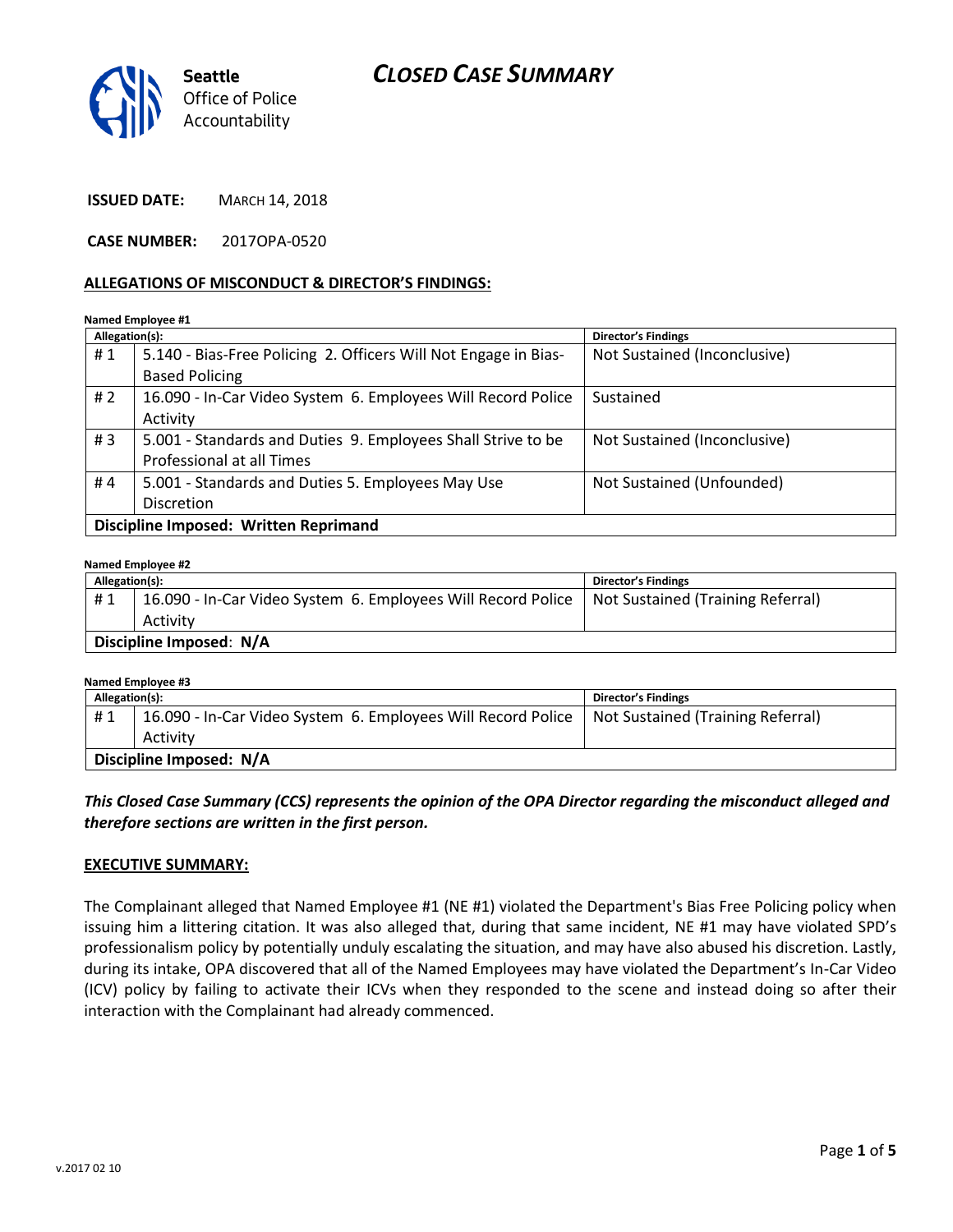



OPA CASE NUMBER: **ERROR! REFERENCE SOURCE NOT FOUND.**

### **ANALYSIS AND CONCLUSIONS:**

## **Named Employee #1 - Allegation #1** *5.140 - Bias-Free Policing, 2. Officers Will Not Engage in Bias-Based Policing*

The Complainant alleged that NE#1 engaged in biased policing when NE#1 cited him for littering. On the date in question, NE#1 observed the Complainant throw a cigarette on the ground. NE#1 reported approaching the Complainant and contacting him. NE#1 stated that he asked the Complainant to throw the cigarette away so that he would not have to cite him, and reported that, in response, the Complainant told NE#1 that he was going to have to cite him. NE#1 then made the decision to cite the Complainant. NE#1 asked the Complainant to walk over to his patrol vehicle, where he had left his ticket book. The Complainant kept saying that he would walk with NE#1 to the patrol vehicle, but did not do so. At one point, a woman who NE#1 believed to be the Complainant's girlfriend snatched the cigarette out of NE#1's hand. NE#1 grabbed it back. There was, at that point, a group of people around them, and NE#1 believed it to be important to get the Complainant away from that group and towards his car. He thus made the decision to walk the Complainant over to the vehicle using an escort hold. NE#1 had to pull him over to the vehicle. NE#1 asked the Complainant for his name and date of birth and was given information that did not match the Complainant's license. While NE#1 believed that he had probable cause to arrest the Complainant for various infractions at that time, he did not do so. Instead, he issued a citation for littering. NE#1 tried to explain his actions to the Complainant, but the Complainant would not listen. The Complainant asked for NE#1's card and it was provided. At that point, their interaction concluded.

OPA attempted to contact the Complainant to obtain a statement on a number of occasions, but received no response. As such, OPA was unable to interview the Complainant to determine his perception of the incident.

SPD policy prohibits biased policing, which it defines as "the different treatment of any person by officers motivated by any characteristic of protected classes under state, federal, and local laws as well other discernible personal characteristics of an individual." (SPD Policy 5.140.) This includes different treatment based on the race of the subject. (*See id.*)

Based on the available evidence, I see no basis for concluding that the stop in question was based on bias. While the Complainant alleged to a Department supervisor that, while he was cited, other individuals of a different race were not cited, there is no evidence establishing that fact. Here, the Complainant was cited for littering, which he admitted to doing. However, as explained more fully below, given that NE#1 failed to activate his ICV to record the beginning of his interaction with the Complainant, I cannot conclusively determine what occurred at that time and cannot definitely say that there was no bias involved in this case.

For these reasons, I recommend that this allegation be Not Sustained – Inconclusive.

Recommended Finding: **Not Sustained (Inconclusive)**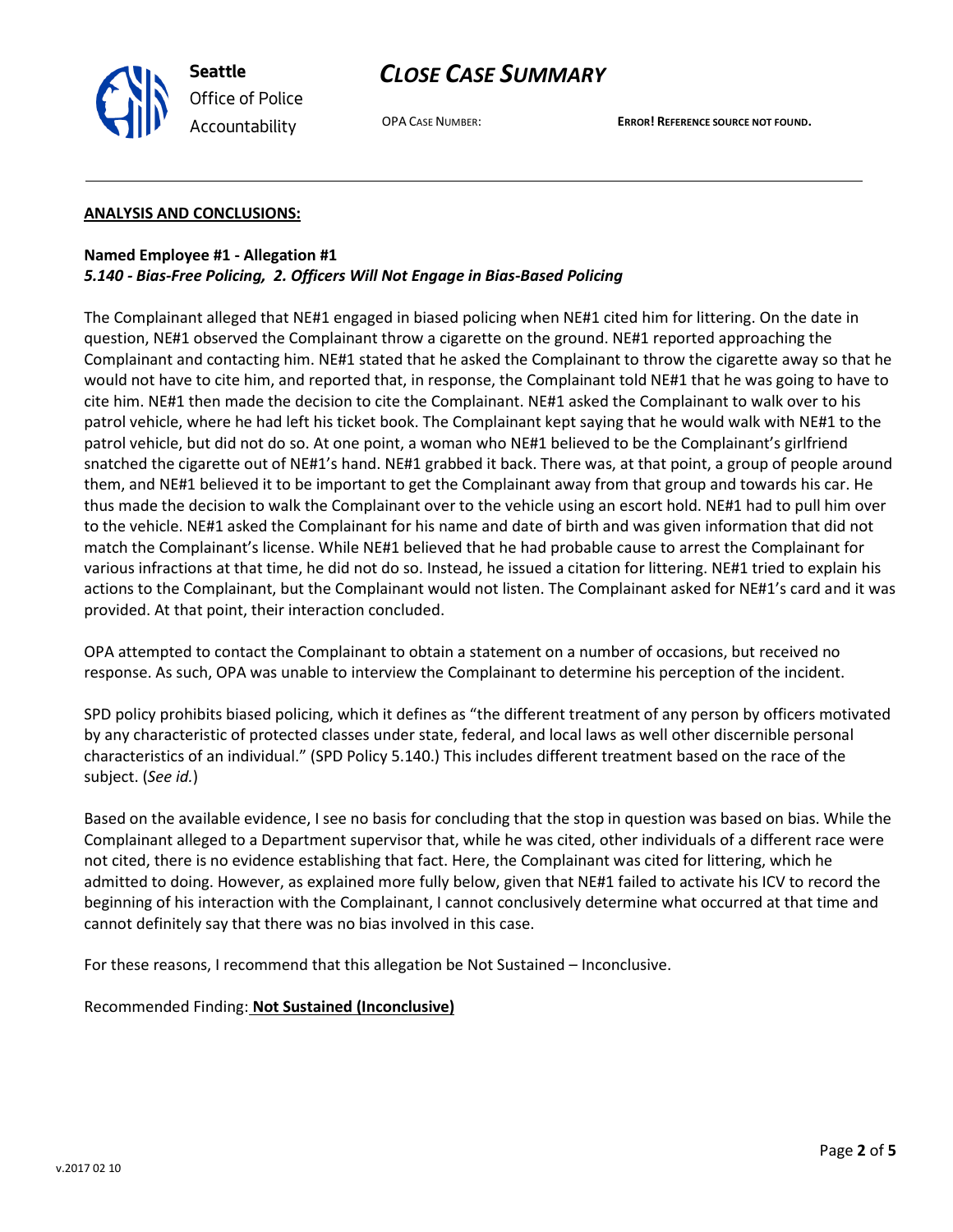



OPA CASE NUMBER: **ERROR! REFERENCE SOURCE NOT FOUND.**

# **Named Employee #1 - Allegation #2** *16.090 - In-Car Video System 6. Employees Will Record Police Activity*

SPD Policy 16.090-POL-1(6) requires that employees record specified activity, including Terry stops, on-view infractions and criminal activity, and arrests and seizures. The policy instructs that: "If circumstances prevent recording with ICV at the beginning of an event, the employee shall begin recording as soon as practical." (SPD Policy 16.090-POL-1(6).)

During its investigation, OPA discovered that all three Named Employees failed to activate their ICVs until after they began interacting with the subject. As a result, the littering by the subject and the initiation of the interaction between the subject and the Named Employees was not captured by ICV.

When asked about the delay in initiating the recording at his OPA interview, NE#1 admitted that he did not activate his ICV for a period of time after he contacted the subject. He later clarified his belief that approximately 10-15 seconds elapsed between the time when he made the initial contact and then activated his ICV. NE#1 explained that he "just didn't think of [turning on his ICV] for a couple of seconds," and that as soon as he did think of doing so, he turned his ICV on. From OPA's review of the record and the ICV, the lapse between the on-viewing of the littering to the point that the ICV was activated was longer than NE#1's estimate.

Based on my review of the record, I see no exigent circumstances that would have prevented NE#1 from activating his ICV at the time he observed the littering and prior to his initial contact with the subject. Certainly, at the time of the littering he knew that he was going to take some type of law enforcement action. As such, he was required to activate his ICV at that point. Notably, NE#1 had his portable mic on his person at the time he on-viewed the incident and all he needed to do to timely record the incident was to push a button on the mic. This could have been done virtually instantaneously. His failure to do so was inconsistent with SPD policy. While this could be construed to be a technical violation, the failure to record all of the interaction between NE#1 and the subject prevents me from reaching a conclusive determination as to the basis for the stop and whether it was premised on impermissible bias. The expectation of the Department and the community is that ICV will be properly used to record the entirety of such an interaction.

In addition, I find no evidence in the record that NE#1 reported his failure to timely record to a supervisor, which he was required to do. (*See* SPD Policy 16.090-POL-1(6).)

Ultimately, NE#1 had sufficient time prior to contacting the subject to activate his ICV and failed to do so. As such, I recommend that this allegation be Sustained.

Recommended Finding: **Sustained**

# **Named Employee #1 - Allegation #3** *5.001 - Standards and Duties 9. Employees Shall Strive to be Professional at all Times*

SPD Policy 5.001-POL-9 requires that SPD employees "strive to be professional at all times." The policy further instructs that "employees may not engage in behavior that undermines public trust in the Department, the officer, or other officers." (SPD Policy 5.001-POL-9.)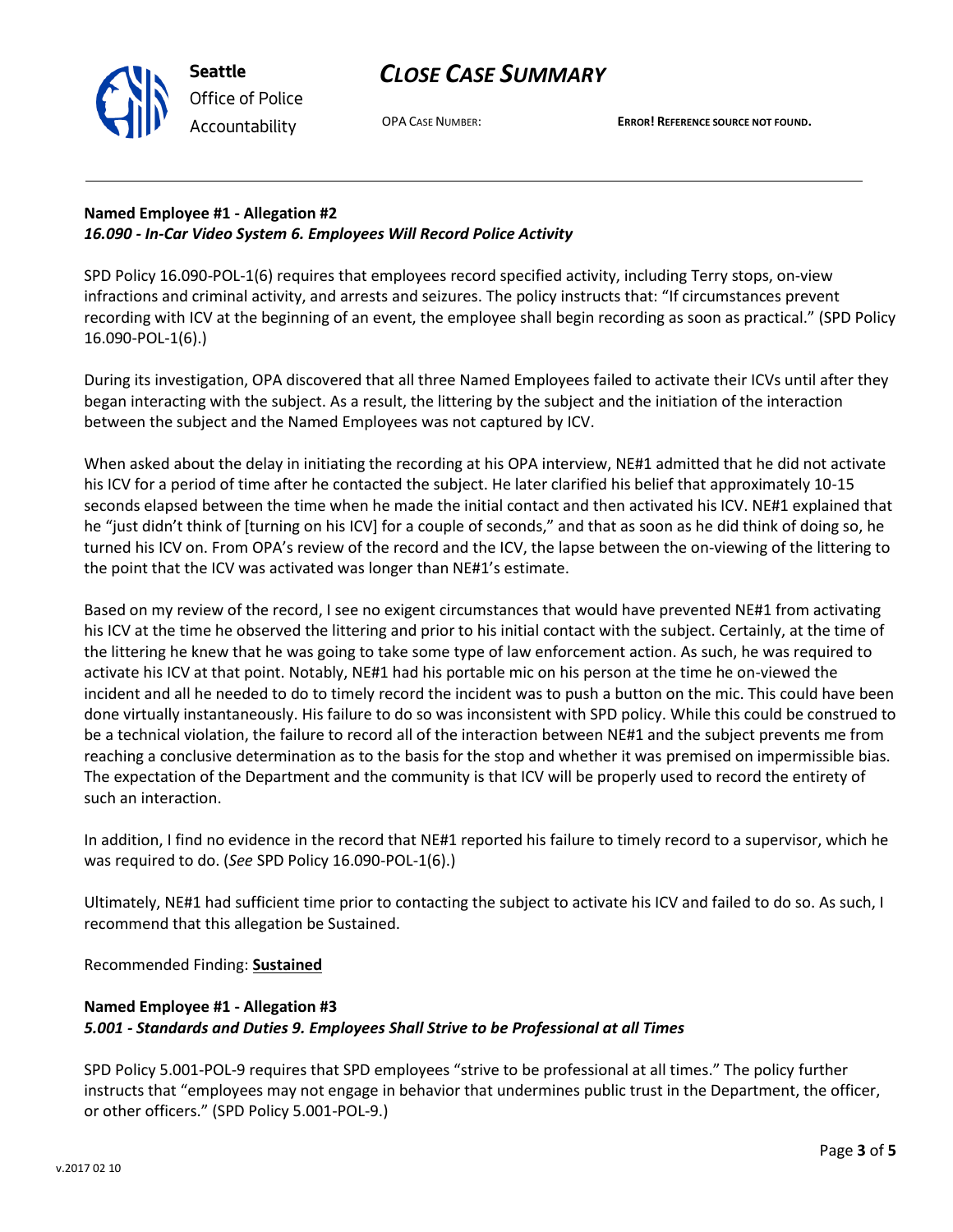# *CLOSE CASE SUMMARY*



*Office of Police Accountability*

OPA CASE NUMBER: **ERROR! REFERENCE SOURCE NOT FOUND.**

From the portion of the interaction that was captured by ICV, I find no evidence suggesting that NE#1 behavior violated SPD's professionalism policy. I note, however, that the inception of the contact was not captured by ICV as NE#1 failed to timely activate his system. Notably, during the latter part of his interaction with the Complainant, NE#1 apologized for the manner in which he initiated the stop. As the Complainant did not participate in an OPA interview, OPA does not know what happened to warrant this apology. It is certainly possible, however, that NE#1's behavior at that moment was unprofessional.

That being said, based on the limited evidence available, I cannot conclusively determine whether NE#1's conduct violated SPD policy. As such, I recommend that this allegation be Not Sustained – Inconclusive.

## Recommended Finding: **Not Sustained (Inconclusive)**

## **Named Employee #1 - Allegation #4** *5.001 - Standards and Duties 5. Employees May Use Discretion*

SPD Policy 5.001-POL-5 states that: "Employees are authorized and expected to use discretion in a reasonable manner consistent with the mission of the Department and duties of their office and assignment." The policy further instructs that: "The scope of discretion is proportional to the severity of the crime or public safety issue being addressed." (*See* SPD Policy 5.001-POL-5.)

Here, it is undisputed that the Complainant threw a cigarette on the ground in violation of law. At his OPA interview, NE#1 indicated that had the Complainant simply properly disposed of the cigarette when asked to do so, this incident and the later issued citation would have been avoided. NE#1 further explained that he exercised his discretion to not arrest the complainant, even though he believed he had probable cause to do so for several minor offenses.

Perhaps it would have been a better use of SPD resources to not contact the Complainant for the minor offense at issue in this case; however, I cannot say that the decision by NE#1 to do so was in violation of policy. As such, I recommend that this allegation be Not Sustained – Unfounded.

## Recommended Finding: **Not Sustained (Unfounded)**

### **Named Employee #2 - Allegation #1** *16.090 - In-Car Video System 6. Employees Will Record Police Activity*

Named Employee #2 (NE#2) also failed to immediately activate his ICV. In explaining why he did not do so, NE#2 stated that at the time the contact was made with the Complainant he was conducting a foot patrol. The policy did not require that NE#2 activate his ICV for the entirety of that foot patrol. NE#2 was only required to activate his ICV when was taking law enforcement action, as set forth in SPD Policy 16.090-POL-1(6). NE#2 further explained to OPA that as soon as he realized that NE#1 was contacting someone, he activated his ICV.

I distinguish NE#2's conduct from that of NE#1. NE#1 observed the littering, knew he was going to make the contact, and had the opportunity to then immediately activate his ICV, but did not do so until after the interaction with the Complainant commenced. NE#2, to the contrary, reacted to NE#1 making contact and represented that he activated